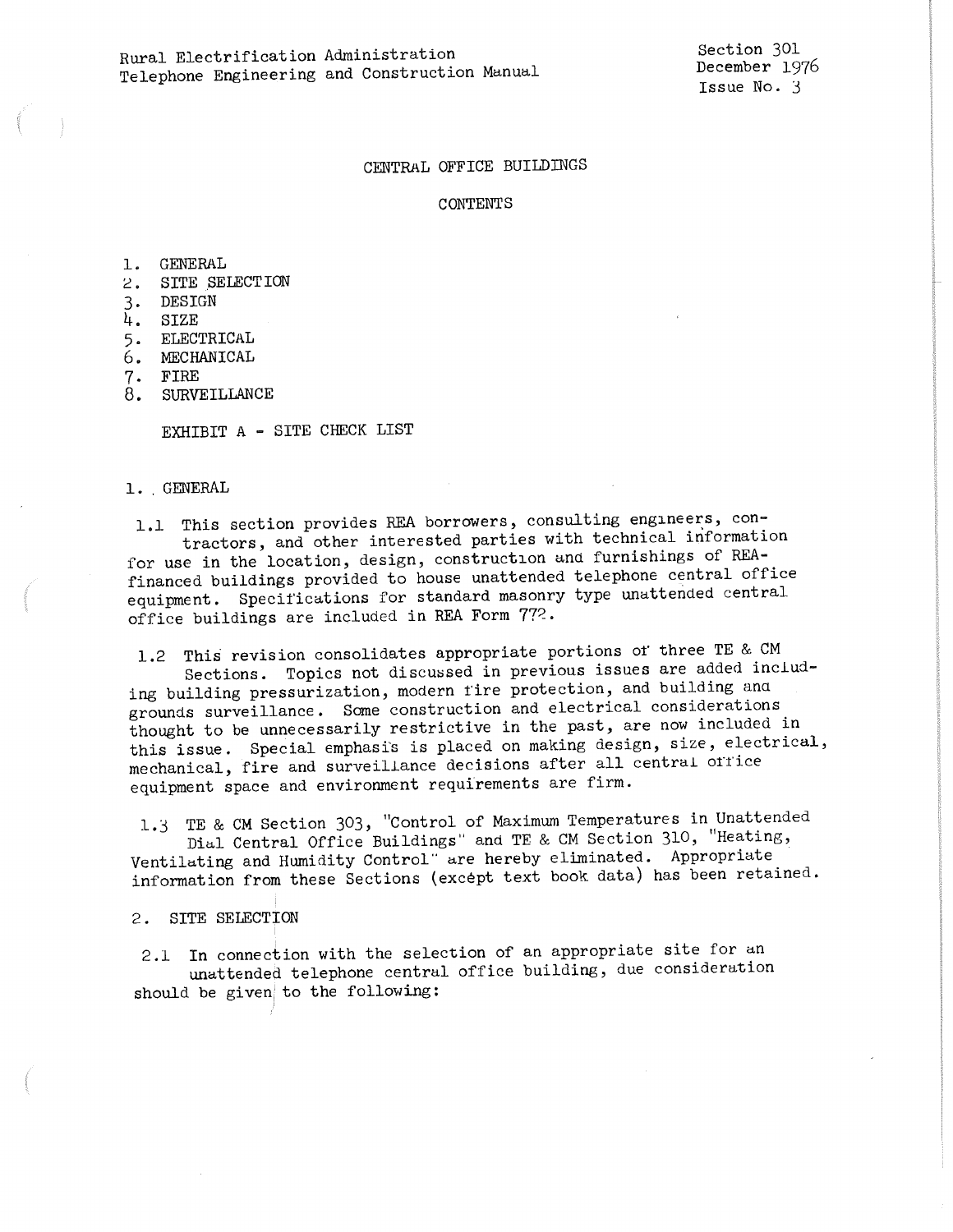REA TE & CM Section 301

2.11 Locating the central office building at the wire center of the exchange area to be served is economically desirable. However, the wire center is seldom precisely known and not the only consideration when selecting a site. A reasonable approximation of the wire center for siting purposes may be obtained from the most recent area coverage survey and from local knowledge of residential and business growth trends.

2.12 Topography of the land in the general area chosen should not be subject to flooding. The Flood Disaster Protection Act of 1973 prohibits Federal financial assistance for acquisition or construction of buildings and equipment therein in areas identified by the Secretary of Housing and Urban Development as having special flood hazards unless the community in which such property is located is participating in the National Flood Insurance Program in accordance with HUD regulations and the .property owner purchases flood insurance to the extent available under the Act. See REA Bulletin 414-1, and the "File with" dated January 29, 1975. Examples of flood hazard sites are river bottom land, or town sites that slope away from a street and down to an adjacent creek or river. Flood hazard boundary maps prepared by the Federal Insurance Administration are on file at most county court houses. The Federal Insurance Administration also publishes a more detailed map called a "Flood Insurance Rate Map." Questions about map details may be discussed with a Flood Insurance Specialist located in a Federal Regional Office. Severely sloping sites, swampy sites and rocky sites are usually considered to be last choice locations for building purposes. Nonetheless, do not rule out these sites for these reasons alone. other costs and intangible considerations may offset the cost of "building" a good site.

2.13 Size of the building site should be as large as is consistent with future plans, costs and property restrictions. Purchasing additional land at a later date for a building extension, a microwave tower foundation or other building needs may be expensive when additional property could have been purchased during the initial purchase negotiations.

2.14 Zoning restrictions and envitonmental protection considerations will tend to limit choices of sites in some areas. Land covenants may also limit use and style of buildings to be erected thereon.

c.15 Building sites should be observed over a period of time to learn the degree of vibration caused by nearby highway traffic. Vibration felt when standing on a site indicates special foundation work will be required to make the site suitable for a telephone building. Dust from unpaved roads is a negative factor. Safe vehicle entry and exit should be considered. Sites generally requiring a left turn entry from a busy highway should be avoided for safety reasons.

 $\hat{\vec{r}}$ 

2.16 Dust and corrosive material carried on prevailing winds may make some sites unacceptable, Refineries, fertilizer plants, chemical factories, smelters and wood products factories are examples of industries

- 2 -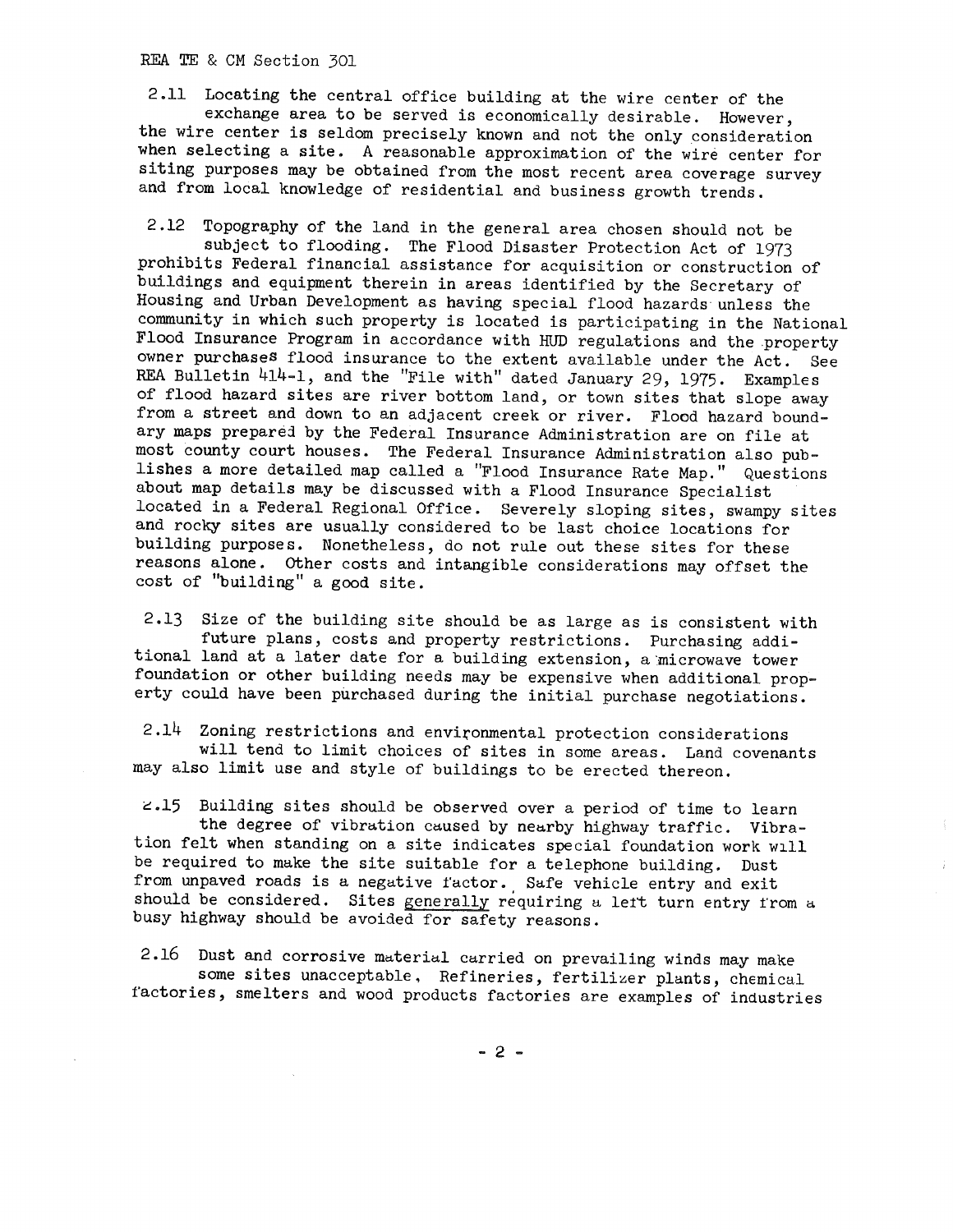that produce atmospheric conditions which could be harmful to telephone apparatus.

2.17 Fire hazards may be avoided by observing existing use of property adjacent to a proposed site. Gasoline or other flammable liquid storage areas and lumber yards are exwnples of potential fire hazards that can disrupt telephone service when a central office is located next to them. Aerial, and even buried cables terminating at a central office adjacent to a fire hazard could be severely damaged by a fire even though the telephone building is saved.

2.18 Stable soil conditions are obviously important for a suitable building site. What is not so obvious is the subsurface cross section of dirt, rock, etc. Old and new mining activity has made otherwise desirable building sites unusable. Earth boring tests can revea<sup>l</sup> these conditions. When bore tests are conducted, the results can provide a foundation designer with necessary information to overcome unstable earth conditions. Large quantities of concrete often overcome unstable soil conditions. Rock blasting and site grading costs are additional considerations when selecting a building site.

~.19 The building location, construction plans and specifications should be reviewed by the state fire rating organization or a consultant for recommendations to obtain the most advantageous fire insurance rates.

2.2 A check list such as that shown in Exhibit A can be used effectively during site selection. Obviously, some weighting should be given to each item because costs of improving a site can be offset by savings in the purchase price, savings resulting from shorter cable runs, or savings resulting from other items shown on the check list.

3. BUILDING DESIGN

3.1 Building design should be based on the following considerations:

3.11 Designs should be limited to fire resistant materials such as concrete, brick, tile, plaster, etc. Metal buildings while fire resistant, generally have not had durability characteristics required to withstand damage from firearms, rust and wind.

3.12 Foundations and floor slabs are being subjected to greater loads resulting from new equipment designs. Therefore, construction details of types I and II shown in REA Form 772A must be followed closely. Thorough tamping of the earth beneath both types of floor slabs is a must.

- 3 -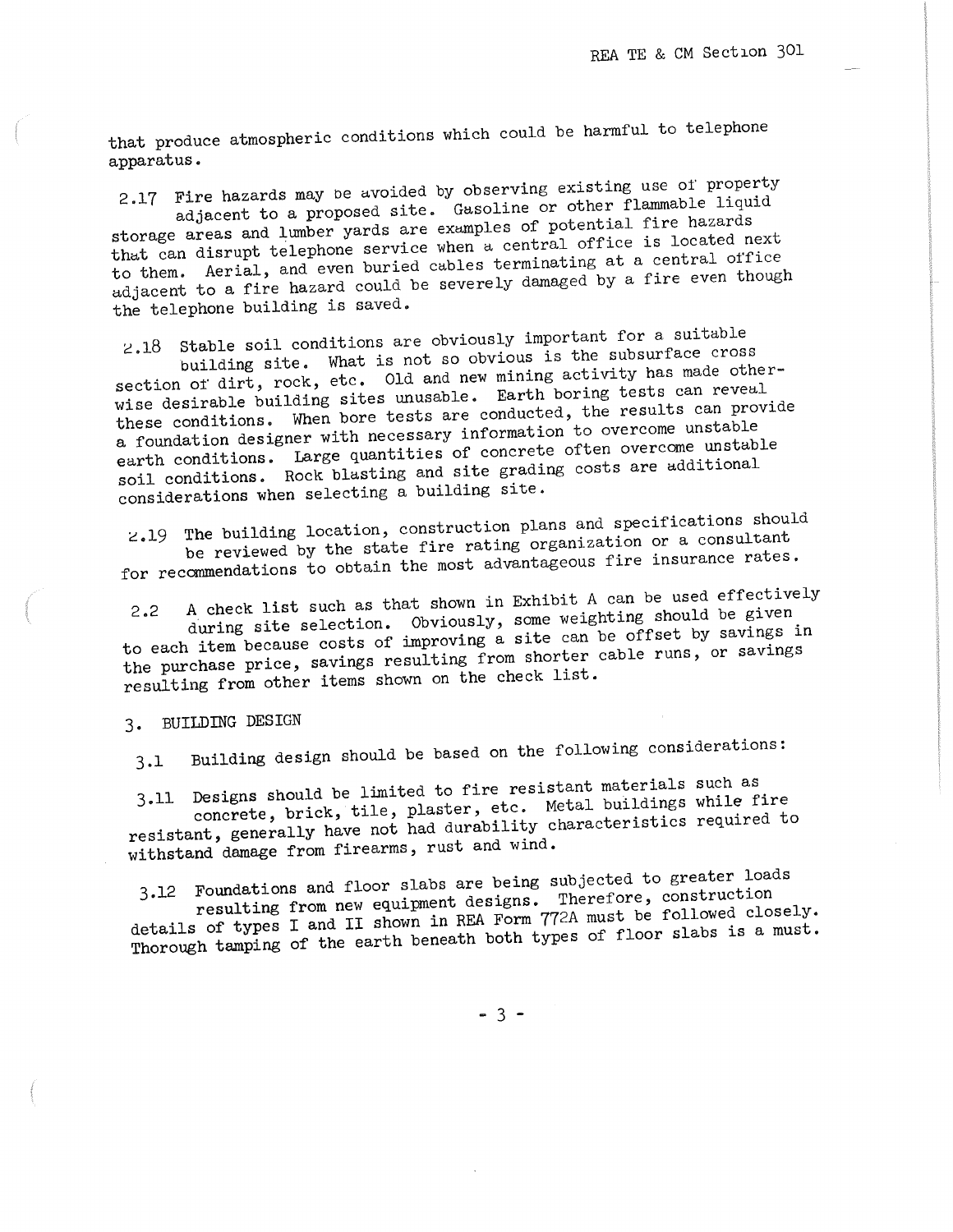3.13 Roof structures should not contain bar trusses. Failure of a single tack weld may destroy the integrity of this truss design. Existing buildings containing bar truss construction should be protected with a fire rated ceiling. Pre-stressed concrete, or large fire protected steel beams are more acceptable in wind and fire environments. Wood sheathing should not be used. Poured concrete or precast sections are recommended. A suitably designed pitched roof may be added above a flat concrete roof.

3.14 The cable entrance arrangment is assumed to be an underground tip cable entry. Cable vaults or floor cable slots beneath the main frame are to be the typical tip cable and entrance arrangement and should be developed in accordance with TE & CM 810, "Electrical Protection of Central Office Equipment." Where cables enter from a cable duct system, suitable gas venting should be provided adjacent to the exterior of the building foundation wall. Used and unused ducts should be sealed to prevent gas and water entry at the interior of the building foundation wall.

3.15 Ceiling heights must be determined after considering requirements of the switching equipment supplier. Some new equipment cabinet designs are less than  $\bar{9}'$  -  $0''$  (2.7 meters) and include the cable rack arrangement as a part of the cabinet. A floor duct arrangement may be required by the switching equipment manufacturer. Floor ducts may not be suited for equipment changes. There appears to be a trend to eliminate the standard overhead cable tray.

3.16 Floor load design of buildings should range from 150 PSF (732kg/m<sup>2</sup>) to 300 PSF (1465kg/m<sup>2</sup>). These loads are developed when apparatus containing concentrated ferrite core circuits, minaturized integrated circuits and power plant apparatus are installed in a central office equipment building. Equipment suppliers will provide floor loading factors for their specific equipment.

3.17 Preparation of floors for employee comfort, appearance, ease of maintenance and minimum particle dispersion from the covering material is necessary. Carpeting does not satisfy all of these requirements. Commercial grade linoleum in a suitable color will provide resiliency, fire retardancy, long life, and minimal particle dispersion from the covering material, Second choice would be best quality composition tiles. Acceptable floor covering material should not contain asbestos. Buildings that have some amount of carpeting shoula be equipped with a central vacuum system.

3.18 Window openings should not be planned for telephone equipment spaces. These openings require maintenance, are subject to vandalism, and often cause erratic equipment performance due to concentrated sunlight exposure.

- 4 -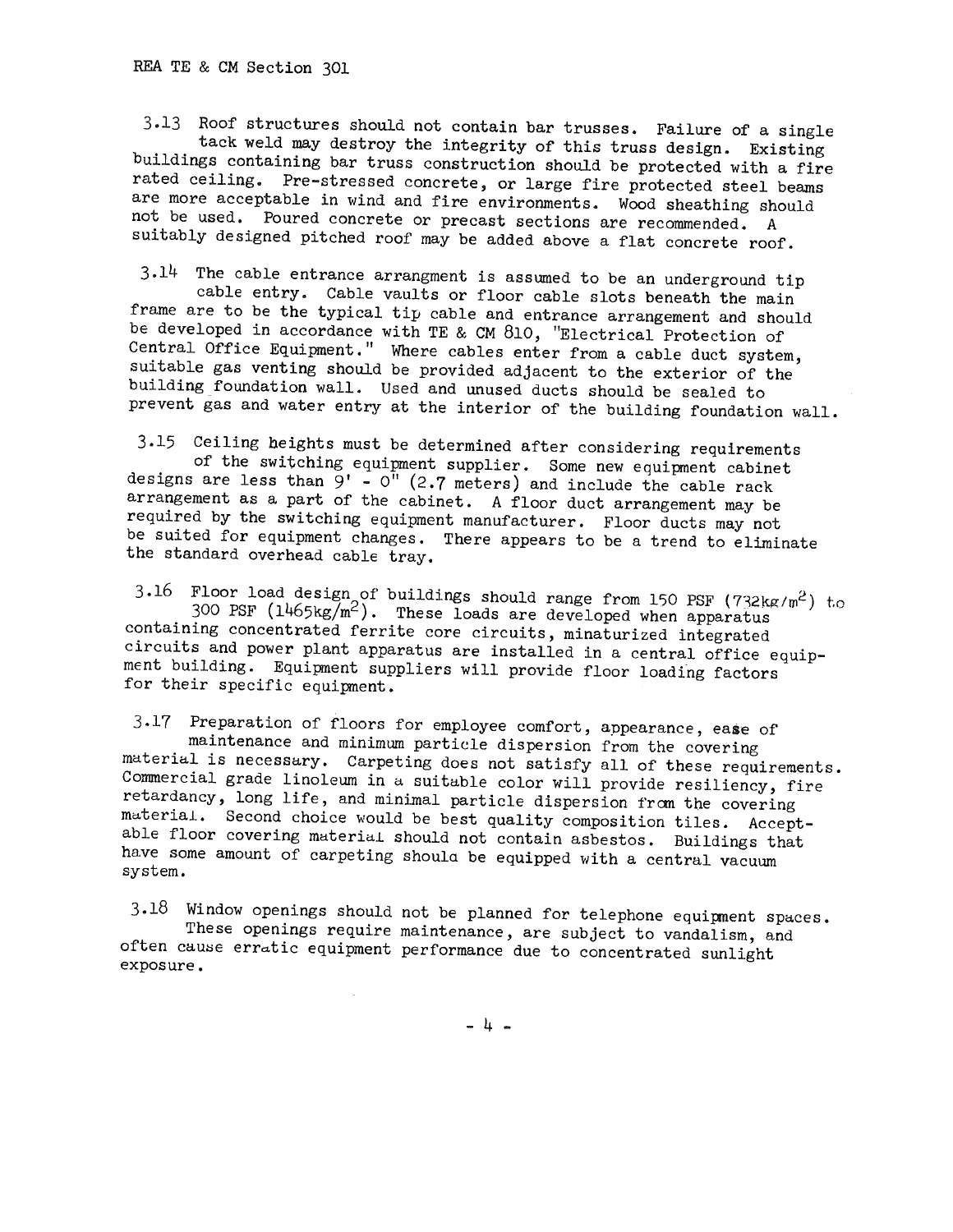3.19 Earthquake resistant buildings and equipment racks seem desirable in parts of the United States such as the far west and southwest.

Battery racks and equipment racks should be arranged to stand as a unit regardless of the movement of the walls of an equipment building. This means that cable racks or battery racks should not be fastened to two ·surfaces such as a wall and floor or wall and ceiling of a building.

3.c Since many telephone central office buildings are enlarged at a later date, it seems prudent to contemplate this possibility in

the original building design. Careful orientation of the original building will allow for the planned expansion. Designers of buildings need to think of ways to open an existing wall with the least possible harm to working equipment during construction of building additions.

3.3 Knowledge and application of Federal, State and local laws or building codes is expected of persons responsible for the design of Federally financed buildings. The Occupational Safety ana Health Act is one of the more recent Federal Acts that: is applicable to design of telephone equipment buildings.

#### 4. BUILDING SIZE

4.1 The size of an unattended central office building should be determined after considering the following:

4.ll Present and ultimate switching equipment requirements. Rack space for transmission equipment must be allocated for at least twice as much transmission equipment as the five year plan requires. Carrier systems, VF repeaters, loop extenders, terminating sets, radio equipment, special service equipment and signaling sets are some of the transmission items that will be added in most offices.

4.12 Battery and frame room space. Approximately one third of the switching equipment space requirements should be added for battery and frame space. A partition is most desirable between this space and the switching and transmission equipment space--preferably a fire rated wall.

4.13 Toilet facilities, entrance foyer and work space. Electric and chemical toilets are available that can be installed without

water and sewage disposal systems. Work space Should be large enough for a full size file cabinet, a small desk ana suitable chair. Office furniture should not be placed in the switching equipment space because office work activity can be harmful to switching and transmission systems.

## 5. ELECTRICAL SYSTEMS

5.1 Wiring for lighting, outlets, and power sources for chargers, etc. should conform to local and national electrical codes. Wiring and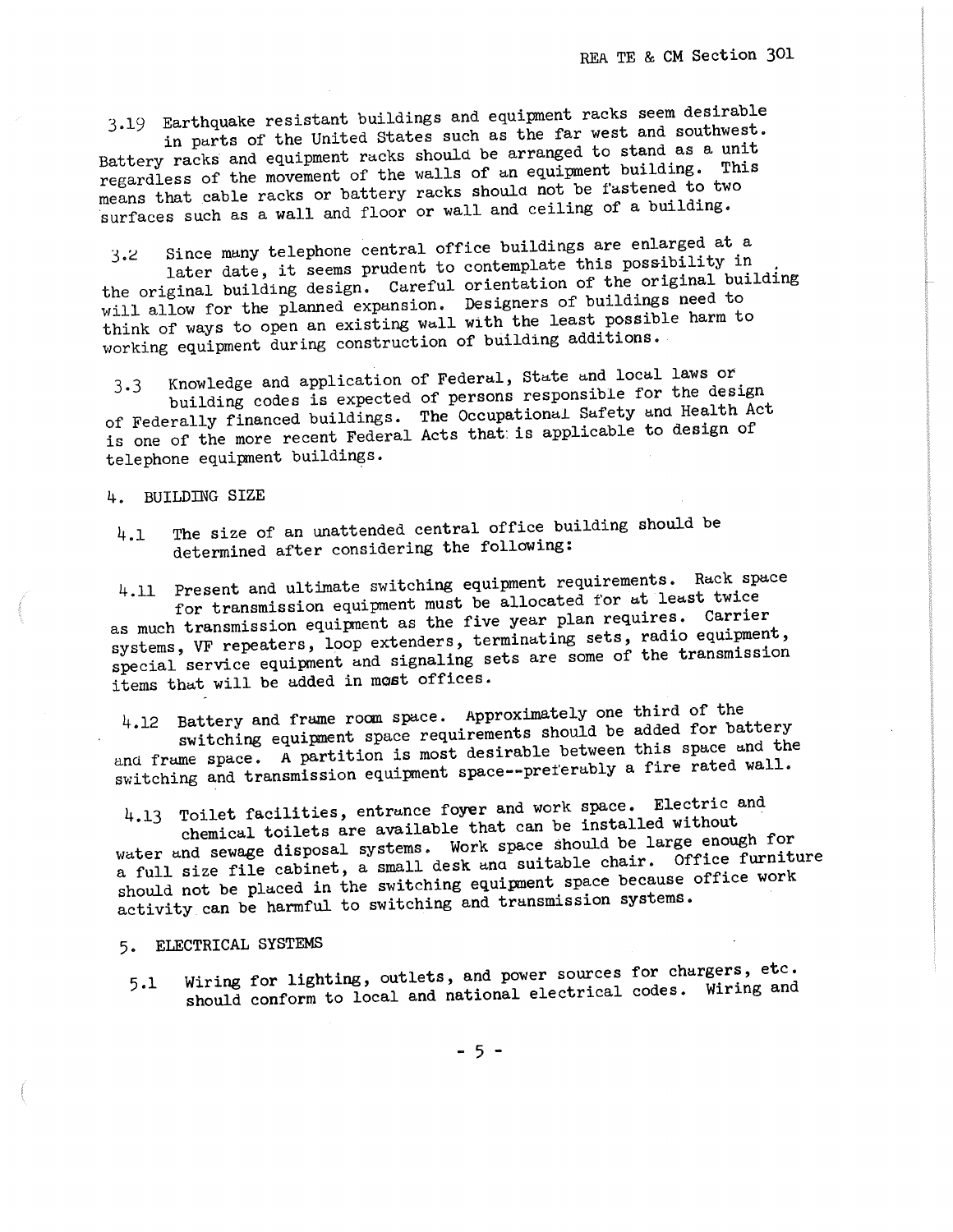equipment should be protected as described in TE & CM 810, "Electrical Protection of Central Office Equipment." Wire sizes should not be compromised in any fashion. Aluminum feeder circuit and branch circuit wiring should be avoided. Service entrance conductors should be terminated at the service equipment in UL listed connectors that are suitable for either aluminum or copper conductors. Service entrance conductors may be aluminum or copper. These conductor connections must be installed according to the manufacturer's instructions. Special connector design and care are required in making connections with aluminum conductors because of ''cold flow" considerations.

5.2 Outlets (115VAC) for test equipment, hand tools and trouble lamps should be within 6 feet of any equipment in the building. (This includes distributing frames). AC outlets have customarily been located at the bottom of equipment racks and other equally difficult places to reach. Crafts-people will appreciate the location of outlets placed three<br>to four feet above the floor. This practice could substantially eliminate This practice could substantially eliminate the need for extension cords and provide a safer work area. Outlet circuits should be designed for no less than 20 ampere service.

5,3 Grounding systems are necessary for lightning protection, for noise suppression in transmission and switching systems and for employee safety. A telephone central office grounding plan should be designed before construction is started because the plan may require imbedding conductors in the building's concrete floors. Single-point grounding is required for some electronic switching systems. All installations should be grounaed in accordance with the switching equipment supplier's grounding <sup>p</sup>lan. Exterior as well as interior grounding are discussed in TE & CM 810 mentioned above.

<sup>5</sup>.4 Lighting should provide an illumination of at least '(0 foot-candles at a height of 30 inches above the floor. Lighting fixtures should be high enough to clear equipment racks and cabinets, but must be below cable racks or grids when used.

- 6. MECHANICAL
- b.l Mechanical furnishings in central office equipment buildings should be determined after considering the following:

6.11 Heating units, preferably electric, sized to provide no more than ~u°F (27°c) temperature in any climate. It is most important to recognize that heat dissipated by electronic central office equipment will often provide room temperatures that are adequate for specified equipment performance. This means no less than  $32^{\circ}F$  ( $0^{\circ}C$ ) or as specified by equipment suppliers. Supplemental heat provided by electric heaters with fan circulation can be relied upon to raise temperatures to comfortable working

- 6 -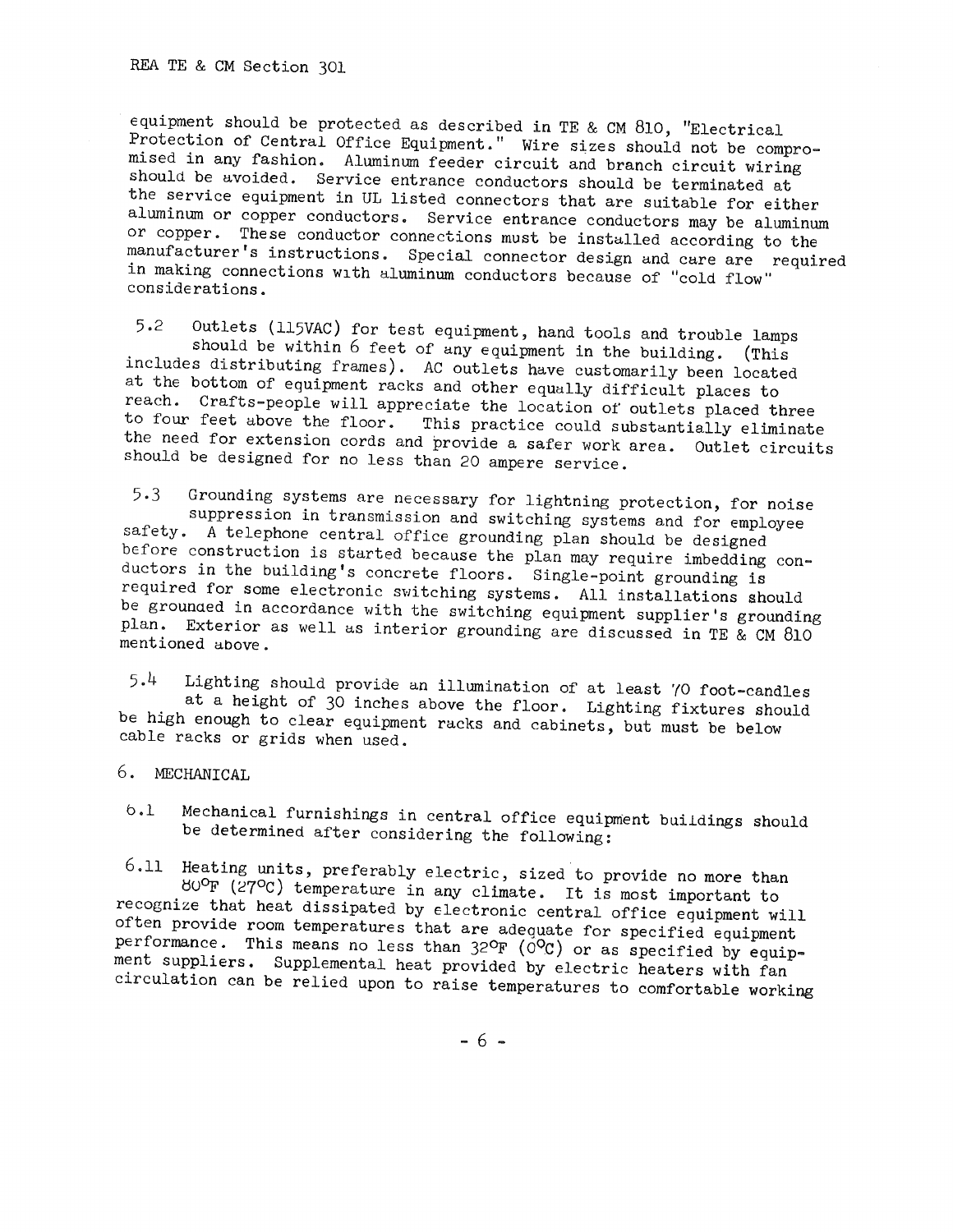conditions during the time craftspeople are in the building. Heat loss calculations plus equipment manufacturer's heat dissipation information form the basis for sizing the electric heaters to be installed.

6.12 Air conditioning may be necessary. In buildings where the inside temperature is expected to exceed switching, transmission and power equipment manufacturer's operating temperature requirements, there

must be a means to lower the room temperature to the most critical temperature requirement. (See Paragraph  $6.14$  for humidity control.)

6.13 Air filtering systems are necessary. The wiping action of moving parts in electromechanical switching systems has partially offset the effects of dust and corrosion. However, in electronic switching systems there are few moving parts and large concentrations of electronic circuitry mounted on plug-in cards. Dust reduces the effectiveness of heat sinks designed to dissipate heat on these cards. Both dust and corrosion increase the probability of a poor connection at the multitude of plug-in card connectors in electronic systems.

6.131 Consideration must be given to the prevailing air quality. Atmospheric conditions can change seasonally. Good air filter selection must therefore consider the maximum conditions which may occur on an intermittent basis, such as, high winds, plowing of agricultural fields, cropdusting, atmospheric inversions, etc. Rural areas may present periodic conditions far more severe than highly industrialized areas.

6.132 The type of equipment intended for use in the central office

should be evaluated to determine environmental requirements. Mechanical switching offices require protection from abrasive wear due to dust and dirt. Electronic switching offices require protection from excessive heat build up. Both types of equipment should be protected from corrosive atmospheres. Heat dissipation requires air movement. Fine dust particles carried in moving air are attracted to electronic components by electrostatic force. Over a period of time dust forms a thermal insulation around the components which reduces the effectiveness of a cooling air stream. Heat build up can shorten the life of electronic equipment.

6.133 Some air handling systems are designed to maintain a positive pressure inside the central office. This is to assure that all

outside air is introduced through the filtering system, not through cracks and crevices around doors and other openings. This can be accomplished by introducing a controlled amount of outside air into the air handling system. The pressure difference between the inside and outside of an equipment room should be about .1 inch (.25 CM) on a water gage sensor. This amount of pressure difference will apply about 11 pounds (5 KGS.) on the inside surface of a 3 foot (.91 Meter) by 7 foot (2.1 Meters) door. Greater pressure differences can make it difficult to close a door. And, in extreme cases, can move the weakest wall of an equipment room.

- 7 -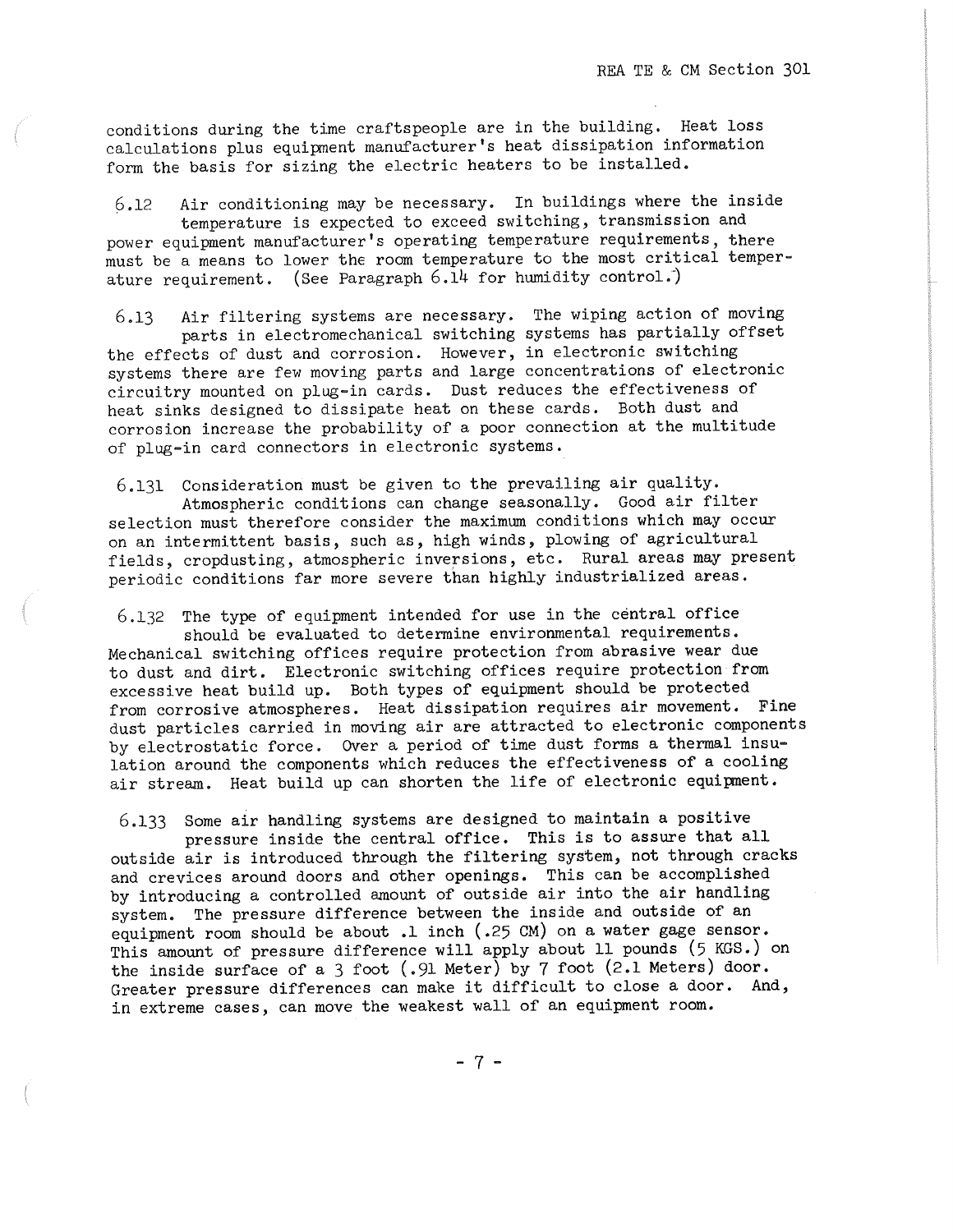REA TE & CM Section 301.

6.134 Outside air requirements would be determined by the amount of air being lost due to vents or other air leaks. As an example, a system utilizing 1,000 CFM and losing 50 CFM through vents, doors, etc., would require 15 percent outside air (.15 x 1,000) to maintain a 10 percent (.1 x 1,000) outside air surplus for pressurization. Pressure controlled venting may be required to make the system reach equilibrium at the desired pressure differential with respect to outside atmospheric pressure.

6.135 Particles suspended in an environment are made up of particle Return air ducts should be split returning half from the upper levels and half from the floor levels. This procedure would insure getting most of the internally generated particles back to the air filter system for removal.

6.136 Air supplies should be located in such a manner as to encourage migration of internally generated particles back to the return air grills without short cycling the conditioned air.

6.137 Air filter systems should be capable of accommodating various filter efficiencies, as dictated by the changing environment. without altering the basic system design. These efficiencies should range from  $30\%$ ,  $50\%$ ,  $80\%$  and  $90\%$  when tested according to the American Society of Heating, Refrigerating and Air Conditioning Engineers, Inc. (ASHRAE) standard 52-68 on atmospheric dust spot efficiency. Spun glass filters should not be used because they release particles of glass which is an abrasive material.

6.138 The air filter system should incorporate the capability of adding activated carbon for control of corrosive atmospheric gases when and if atmospheric changes occur or equipment sensitivity requires such control. The activated carbon filter should remove 95% of all adsorbable gases, odors, vapors and fumes.

6.139 When an electrostatic dust precipitator is used, an activated specified, if warranted for the particular application to effectively adsorb ozone generated by the precipitator. All applications of carbon filters require an additional high efficiency filter to control carbon particle blow off. Electrostatic precipitators should be equipped with indicators to show presence of high voltage on the collector plates and ionizer wires.

6.1310 Humidifiers and/or dehwnidifiers should be located upstream of the highest efficiency particulate filter to eliminate residue bleed off from these devices.

6.1311 Blower characteristics should be designed to maintain building pressure and dissipate heat at the highest possible resistance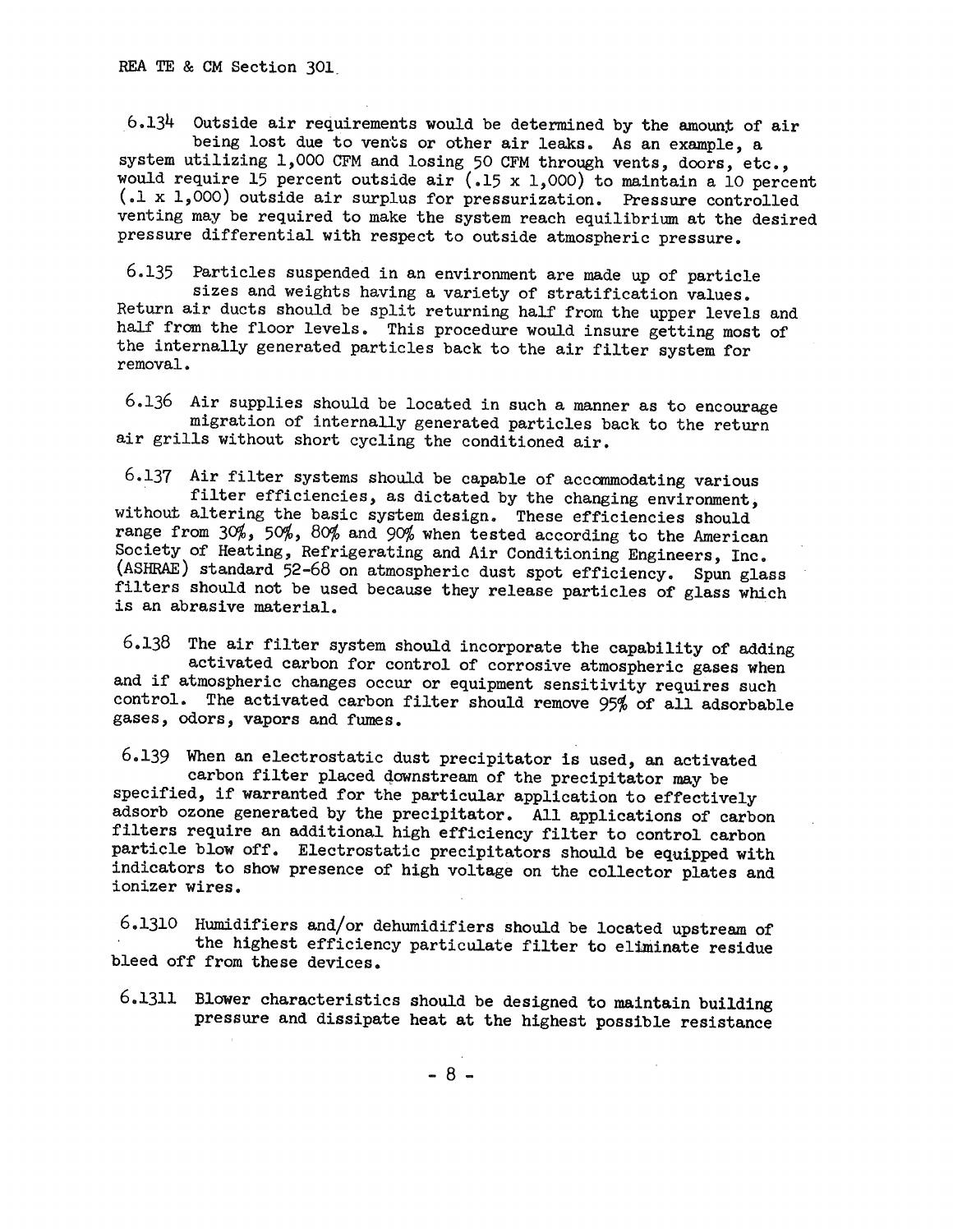when the total system is utilizing prefilters, activated carbon filters, and 95% final filters. This resistance would range from  $1.50$ " (3.81cm) water gauge clean to 2" (5.08cm) water gauge final resistance exclusive of all other system components.

6,131c A pressure differential warning device should be located in the building to indicate loss of positive pressure. Filters should be changed when positive pressure cannot be maintained above .01" (.02cm) water gauge. This assumes no air leaks have developed after the air handling system is placed in service. ł

 $6.1313$  Air balance of the total system should be accomplished to

maintain a higher positive pressure in critical switching areas over areas containing batteries, standby generators, the main frame and other spaces that require less air quality control.

 $-6.1314$  Batteries, standby power generators, etc., should be located outside of the switching area so that these areas can receive the tail end of the conditioned air by circulation into these rooms or enclosures through bardmetric dampers. Barometric dampers prevent a reverse air flow from the contaminated area into the switching equipment room.

 $6.14$  Humidity control became more important when it was learned that values above  $20\%$  tend to reduce the possibility of generating static electricity. Degraded performance of some types of electronic equipment has been shown to be caused by static electricity. Also, the comfort of employees working in the building should be considered. Where climatic conditions cause humidity in the building to be less than 20 percent, a humidifier should be considered. When humidity exceeds 60 percent a dehumidifier should be considered. Many air conditioning systems extract enough moisture from the air to keep the humidity below 60 percent. In all applications the central office equipment manufacturer's humidity requirements should prevail.

6.15 Air handling units should be applied in strict accordance with each manufacturer's instructions. Where products of several

manufacturers are combined in an air handling system, it is desirable to study the total system to detect detrimental interaction between units.

7. FIRE

7,1 Fire protection is considered to be necessary, pot only from a property damage standpoint but more importantly from a service interruption standpoint.

7,11 Fire prevention begins by eliminating as many flammable building construction materials and furnishings, as are reasonably possible.

- 9 -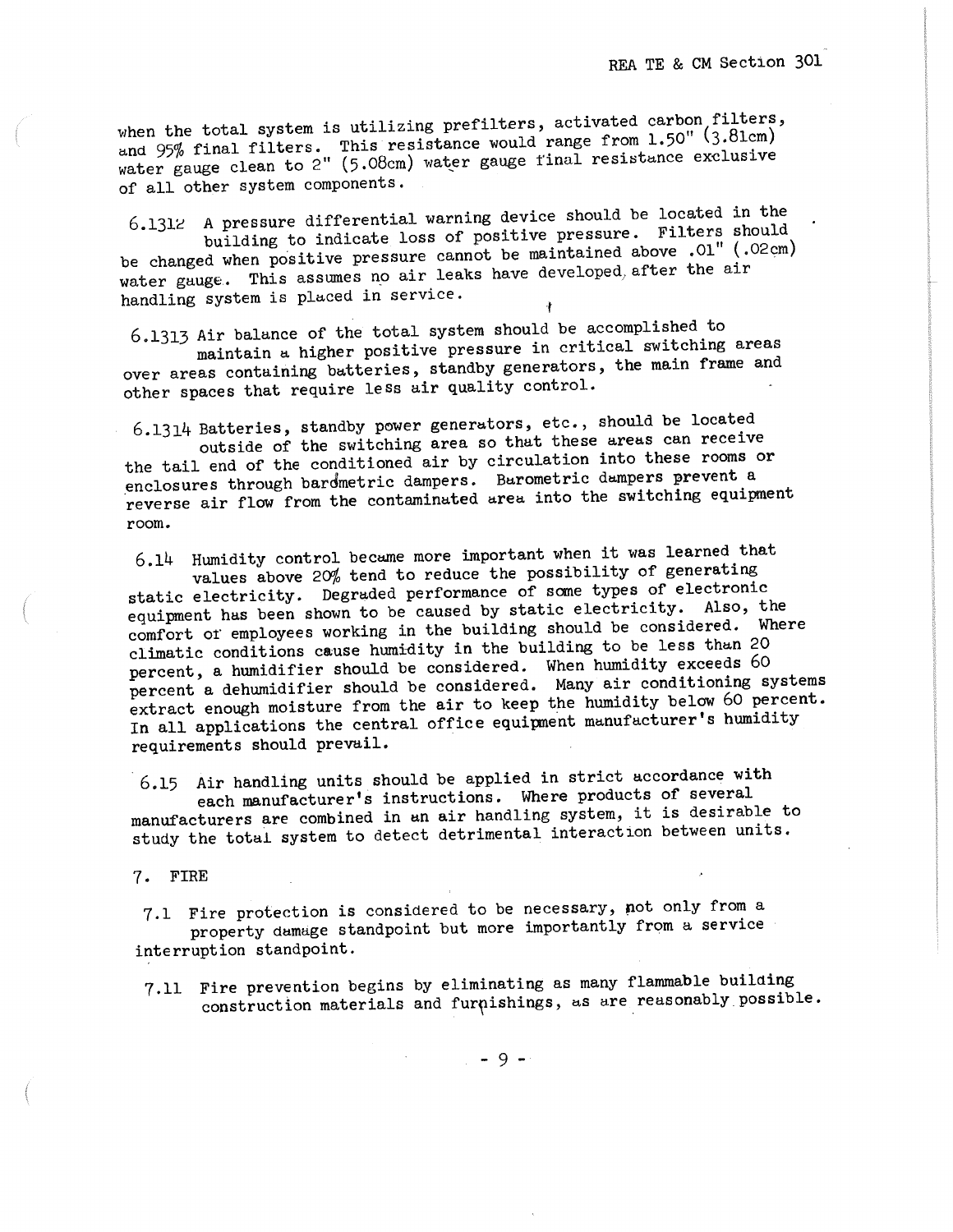REA TE & CM Section 301

This includes wood, plastics and textiles. Consideration of explosive fumes is another important fire prevention item. Batteries give off hydrogen when being over-charged. Motor generators may also introduce explosive atmospheres (fuel and exhaust) in an equipment room. Hence, adequate ventilation of the battery and generator areas must be provided. A ceiling vent above the battery rack will suffice in the immediate overhead at the battery rack. Sizing this vent requires some knowledge of the rate of hydrogen gas released per cell during full charge, About .016 cubic foot per hour per cell at 1 ampere is a good approximation. Information for calculating vent size may be obtained from battery manufacturers.

7.12 The possibility of a fire or explosion is increased when an auxiliary power plant is located in the same building with the central office equipment. New thinking is to place it to one side of the building or on the roof. Since these units are noisy, a roof mount helps to reduce this noise source. Roof mounts introduce other problems that muy offset its advantages. Outside locations provide adequate ventilation to these units and thereby reduce the possibility of explosive conditions. Flooding of basement locations may cause loss of power when most needed. Therefore, basement locations are not recommended for power equipment. (See TE & CM Section 320, "Emergency Generating and Charging Systems").

7,13 Fire detection is inexpensive (less than \$100 per detector) and very effective when ionization smoke detectors and heat detectors are coupled in an integrated detection and protection system. Local distributors of these devices can provide engineering assistance and installation as needed.

 $7.14$  Fire protection may be provided by hand carried extinguishers,

but the latest thinking is to equip an office with a fire extinguishing gas discharge system. When the smoke (products of combustion) detector operates it can sound an alarm and set a timing chain into motion to release the extinguishing agent--or hold release until a heat detector is operated. Since these gases are expensive (about 5 dollars per pound) there may be some advantage to an arrangement to allow a reasonable time for persons who may be at the scene to use a portaole extinguisher to extinguish the fire. However arranged, a halogenated gas or CO<sub>2</sub> system provides fast extinguishing action with practically no residue. Corrosion resulting from decomposition products of fire extinguishing gases are significantly less than corrosion resulting from water applied to burning wire insulation. Speed of detection discharge and extinguishment minimizes decomposition of gases used to suppress fires. Toxicity of gases is low. However, prolonged human exposure is not recommended. Since the amount. of gas in a system is calculated to quickly mix with the air volume in an equipment room, any open windows or doors will tend to make a gas less effective. As in other systems, accidental discharge is expensive. Air intake and discharge systems must be interfaced with a gas system to prevent air circulation when the fire suppression system is activated.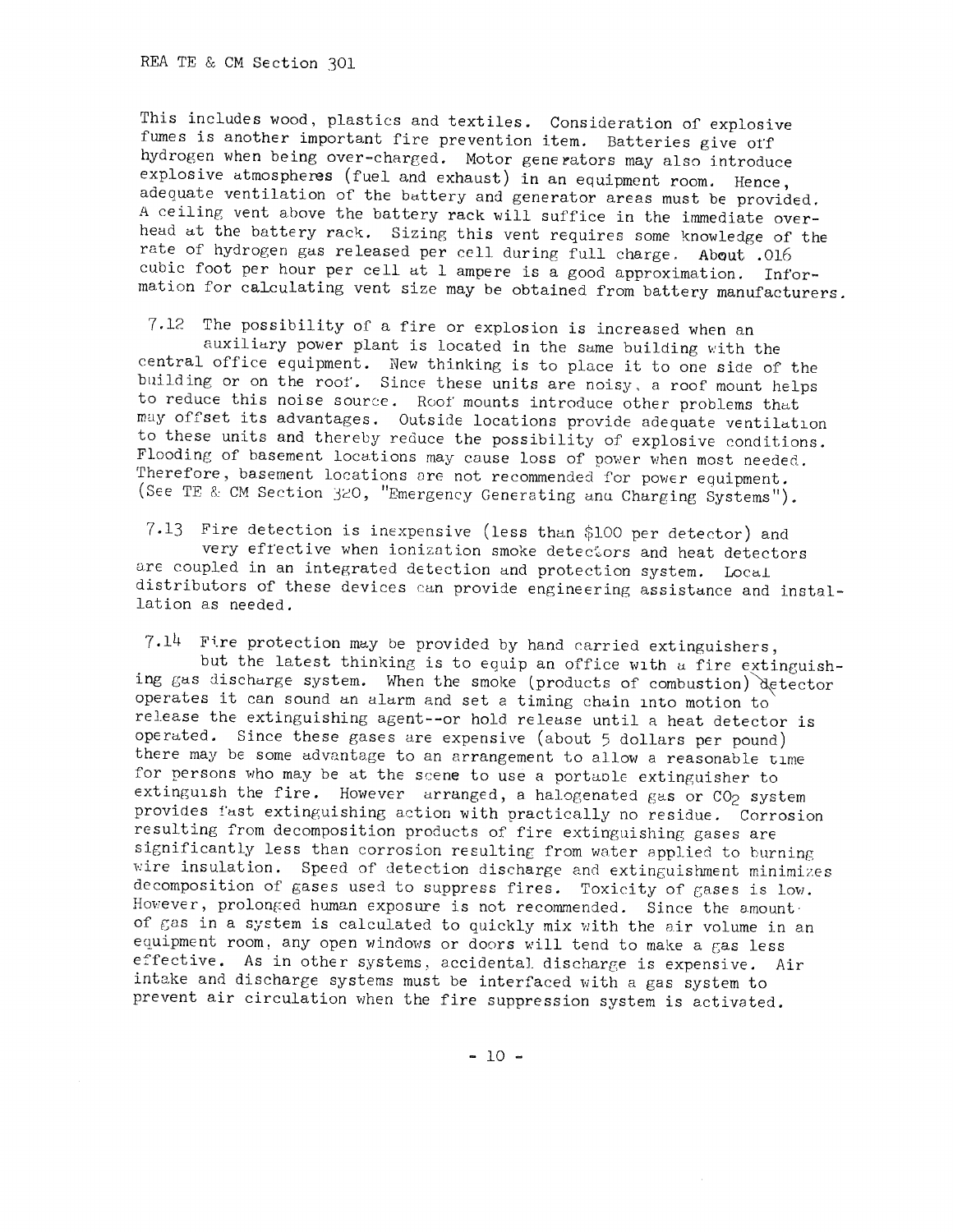An arrangement may be made with local fire marshals to gain entry to an unattended c.o. to determine a course of fire fighting action when a smoke alarm is received.

### 8. SURVEILLANCE

8.1 Surveillance of grounds and building contents is becoming increasingly important. Tower lighting, building entry, unfavorable room environment, malfunctioning equipment etc., should be monitored at a continuously manned center. Several low cost alarm systems are available to satisfy this requirement. When control functions are necessary, these same alarm systems can be equipped to provide control for remote switching of spare units and bilateral switching of automatic transfer circuits. Receipt of an alarm from a smoke detector can alert maintenance people to call a local fire station in the vicinity of the unattended office to search out the smoke source. Central office status and control systems cost a very small percent of the real estate and contents of an unattended office. Increasing regard for quality of telephone service makes status and control systems an essential requirement of today's central office operations people.